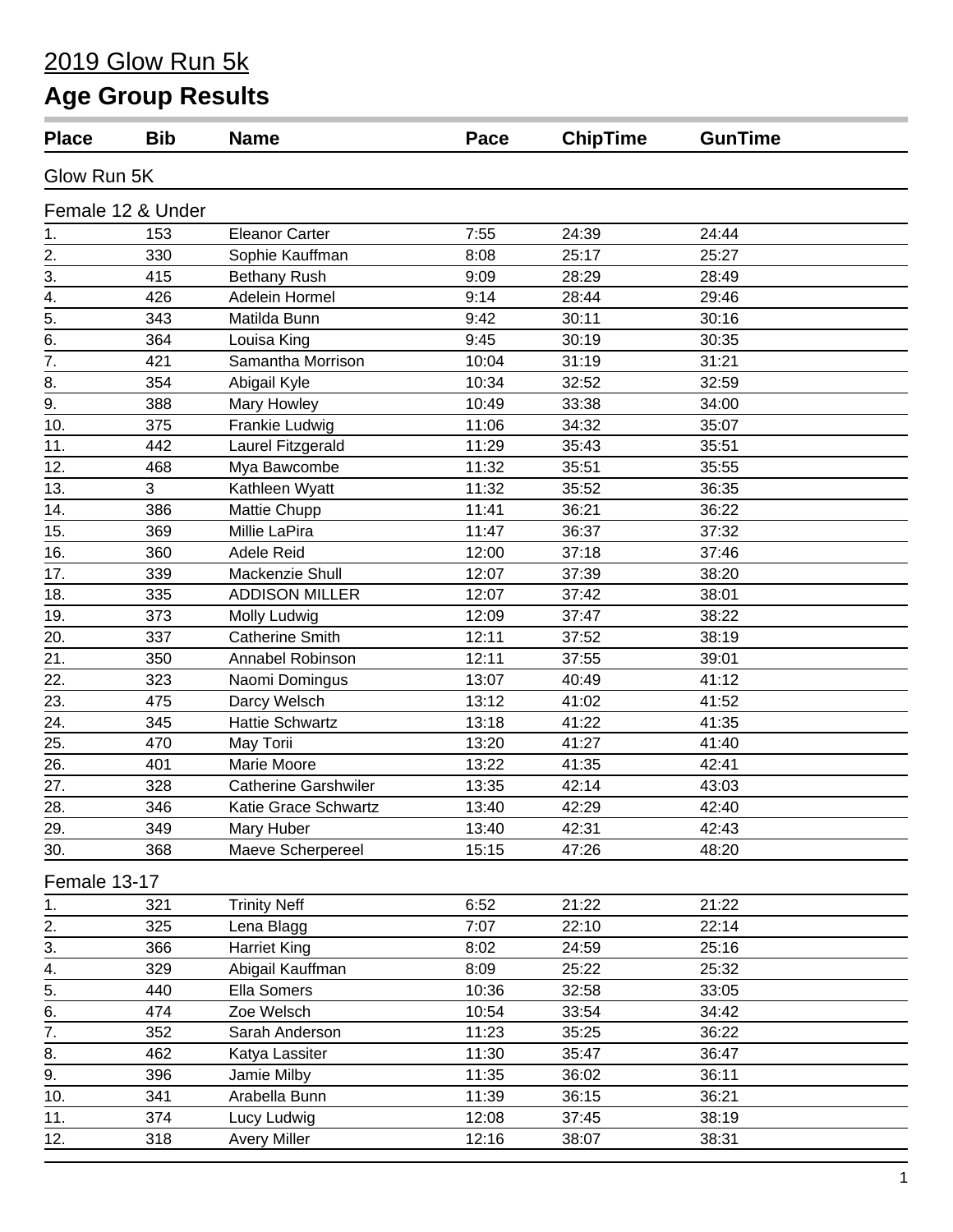| <b>Place</b>     | <b>Bib</b> | <b>Name</b>                  | Pace  | <b>ChipTime</b> | <b>GunTime</b> |
|------------------|------------|------------------------------|-------|-----------------|----------------|
| 13.              | 478        | Logan Treadway               | 13:28 | 41:53           | 42:29          |
| 14.              | 367        | <b>Catherine Scherpereel</b> | 14:16 | 44:23           | 45:17          |
| 15.              | 385        | Emma Chupp                   | 18:28 | 57:24           | 58:01          |
| Female 18-24     |            |                              |       |                 |                |
| 1.               | 104        | Kara Longenecker             | 7:44  | 24:03           | 24:20          |
| 2.               | 61         | Amanda Sexton                | 8:06  | 25:11           | 25:23          |
| 3.               | 452        | Abby Tenney                  | 8:18  | 25:51           | 26:39          |
| 4.               | 43         | Jessica Lam                  | 8:36  | 26:46           | 27:15          |
| $\overline{5}$ . | 395        | Mary Milby                   | 10:32 | 32:45           | 32:54          |
| 6.               | 413        | Kaithlyn Boatright           | 10:45 | 33:25           | 34:09          |
| $\overline{7}$ . | 376        | Christina Leisen             | 11:49 | 36:45           | 37:11          |
| 8.               | 78         | Naomi Diaz                   | 11:55 | 37:04           | 37:26          |
| 9.               | 161        | Helene Holzer                | 12:38 | 39:17           | 39:40          |
| 10.              | 172        | Sydney Coffman               | 12:38 | 39:18           | 39:41          |
| 11.              | 170        | Sarah Yoder                  | 13:26 | 41:47           | 42:42          |
| 12.              | 33         | Amelia Jones                 | 16:22 | 50:54           | 51:45          |
| Female 25-34     |            |                              |       |                 |                |
| 1.               | 295        | <b>Charissa Morris</b>       | 8:14  | 25:36           | 26:15          |
| 2.               | 298        | Amber Smith                  | 8:24  | 26:06           | 26:20          |
| 3.               | 281        | Sarah Bennett                | 8:29  | 26:25           | 27:17          |
| 4.               | 59         | Kari King                    | 8:39  | 26:53           | 27:20          |
| $\overline{5}$   | 52         | Kendra Straughn              | 8:55  | 27:43           | 27:55          |
| 6.               | 404        | Sara Greco                   | 9:02  | 28:07           | 28:44          |
| $\overline{7}$ . | 402        | Zoe Slobodin                 | 9:02  | 28:07           | 28:44          |
| 8.               | 469        | <b>Claire Wilkens</b>        | 9:14  | 28:42           | 28:52          |
| 9.               | 144        | Megan Williams               | 9:15  | 28:47           | 29:08          |
| 10.              | 141        | <b>Brandi Sheffer-Bess</b>   | 9:20  | 29:02           | 29:49          |
| 11.              | 75         | Meghan See                   | 9:21  | 29:06           | 29:47          |
| 12.              | 76         | Amanda See                   | 9:21  | 29:06           | 29:47          |
| 13.              | 254        | <b>MEGAN BREEDEN</b>         | 9:24  | 29:14           | 29:31          |
| 14.              | 180        | Jennifer Kiser               | 9:40  | 30:03           | 30:13          |
| 15.              | 437        | Julia Sodikoff               | 9:43  | 30:15           | 30:24          |
| 16.              | 202        | Shana Wilson                 | 9:55  | 30:50           | 31:49          |
| 17.              | 447        | Kathryn Norman               | 10:01 | 31:10           | 31:39          |
| 18.              | 235        | Joanne Forrest               | 10:12 | 31:43           | 31:53          |
| 19.              | 236        | Mary Peale                   | 10:12 | 31:44           | 31:54          |
| 20.              | 37         | Kara Hill                    | 10:15 | 31:53           | 32:08          |
| 21.              | 166        | Darlie Wimer                 | 10:20 | 32:09           | 32:18          |
| 22.              | 118        | <b>MELISSA MILLER</b>        | 10:23 | 32:17           | 32:36          |
| 23.              | 176        | Jessica Desper               | 10:25 | 32:24           | 33:23          |
| 24.              | 185        | Elizabeth Williams           | 10:59 | 34:10           | 34:52          |
| 25.              | 274        |                              | 10:59 | 34:10           | 34:48          |
| 26.              | 132        | Marta Kniss<br>Rebecca Suter | 10:59 | 34:11           | 34:43          |
|                  | 111        |                              | 11:00 | 34:11           |                |
| 27.<br>28.       | 224        | <b>Taylor Wenger</b>         | 11:12 |                 | 34:48<br>35:11 |
|                  |            | <b>Catherine Duffer</b>      |       | 34:50           |                |
| 29.              | 97         | <b>Caroline Dickens</b>      | 11:34 | 35:58           | 36:38          |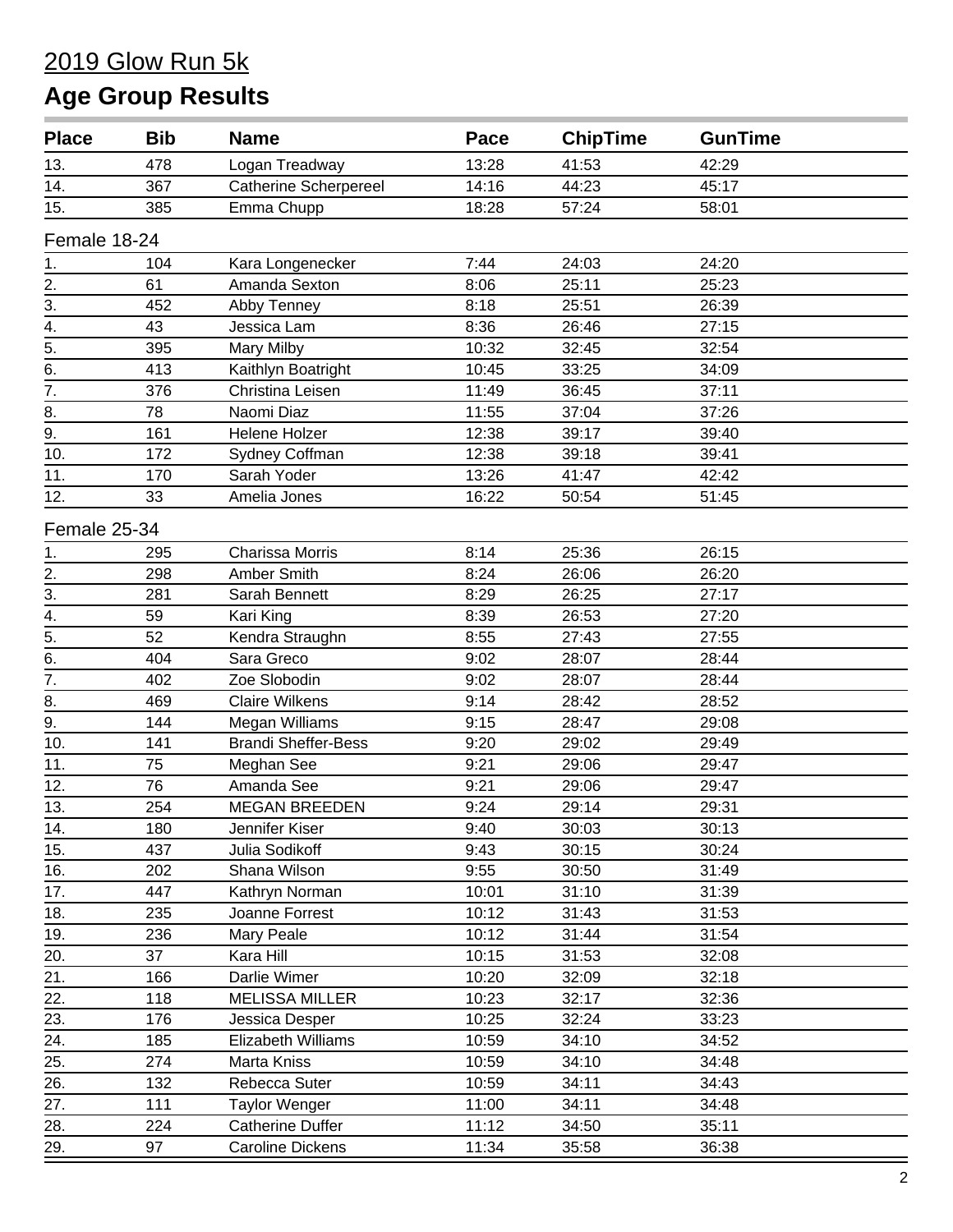| <b>Place</b>     | <b>Bib</b> | <b>Name</b>              | Pace  | <b>ChipTime</b> | <b>GunTime</b> |
|------------------|------------|--------------------------|-------|-----------------|----------------|
| 30.              | 171        | Jesse MIcoch             | 11:45 | 36:33           | 37:01          |
| 31.              | 16         | Paola Amaya              | 11:55 | 37:04           | 37:26          |
| 32.              | 165        | Dara Titus               | 12:11 | 37:53           | 38:03          |
| 33.              | 258        | <b>Heather Lamb</b>      | 12:16 | 38:09           | 39:05          |
| 34.              | 92         | Katelyn Haupt            | 12:19 | 38:17           | 38:32          |
| 35.              | 114        | Emma Maynard             | 12:22 | 38:28           | 39:07          |
| 36.              | 286        | Aletheia Cox             | 12:28 | 38:47           | 39:21          |
| 37.              | 438        | Sarah Thomas             | 12:28 | 38:48           | 39:40          |
| 38.              | 443        | <b>Colleen Hayes</b>     | 12:41 | 39:26           | 39:59          |
| 39.              | 179        | Andrea Estep             | 12:48 | 39:49           | 40:01          |
| 40.              | 86         | <b>Cherie Etchebarne</b> | 12:48 | 39:49           | 40:27          |
| 41.              | 291        | Anna Haarer              | 12:51 | 39:56           | 40:35          |
| 42.              | 162        | Amie Raymann             | 13:40 | 42:29           | 43:01          |
| 43.              | 158        | <b>Tiffany Estep</b>     | 13:43 | 42:40           | 43:36          |
| 44.              | 477        | Cierra Harold            | 13:55 | 43:16           | 43:51          |
| 45.              | 300        | Danielle Strickler       | 15:01 | 46:41           | 47:45          |
| 46.              | 108        | Cecilia Colligan         | 15:35 | 48:26           | 48:45          |
| 47.              | 45         | <b>Hillary Long</b>      | 16:34 | 51:29           | 51:53          |
| 48.              | 284        | Stephanie Hottle         | 18:18 | 56:53           | 57:51          |
| 49.              | 18         | Ana Fauber               | 19:03 | 59:12           | 1:00:25        |
| 50.              | 35         | Amber Hall               | 19:03 | 59:14           | 1:00:26        |
| $\overline{51}$  | 22         | Jacqueline Knappenberger | 19:08 | 59:28           | 1:00:37        |
| 52.              | 221        | Sayyida Madden-Curry     | 20:21 | 1:03:15         | 1:04:18        |
| Female 35-44     |            |                          |       |                 |                |
| 1.               | 106        | <b>Tracy West</b>        | 6:34  | 20:25           | 20:25          |
| 2.               | 89         | Kim Dofflemyer           | 7:31  | 23:22           | 23:25          |
| $\overline{3}$ . | 263        | Alejandra Rivera         | 7:59  | 24:49           | 24:51          |
| $\overline{4}$ . | 433        | Lindsey Kyger            | 8:01  | 24:55           | 25:21          |
| $\overline{5}$ . | 209        | Érica Guengerich         | 8:18  | 25:50           | 26:32          |
| 6.               | 12         | Rebecca Myers            | 8:19  | 25:53           | 26:04          |
| $\overline{7}$ . | 175        | Ana Arias                | 8:19  | 25:53           | 25:55          |
| 8.               | 83         | Melissa Whetzel          | 8:21  | 25:58           | 26:03          |
| 9.               | 88         | <b>Heather Yeager</b>    | 8:30  | 26:27           | 26:35          |
| 10.              | 412        | Julie Beatty             | 8:48  | 27:21           | 27:39          |
| 11.              | 222        | Rebecca Carbaugh         | 8:51  | 27:31           | 27:58          |
| 12.              | 99         | Miranda Ebersold         | 9:02  | 28:05           | 29:18          |
| 13.              | 271        | Marti Garber             | 9:10  | 28:30           | 28:33          |
| 14.              | 220        | Amber Showalter          | 9:13  | 28:40           | 29:19          |
| 15.              | 223        | Angela George            | 9:15  | 28:47           | 29:33          |
| 16.              | 14         | Lavonia Beauzieux        | 9:24  | 29:14           | 29:31          |
| 17.              | 249        | Laura Roes               | 9:28  | 29:26           | 29:49          |
| 18.              | 250        | Jennie Carr              | 9:28  | 29:27           | 29:50          |
| 19.              | 215        | Corri Loan               | 9:43  | 30:14           | 31:27          |
| 20.              | 150        | Heidi Bunn               | 9:43  | 30:15           | 30:19          |
| 21.              | 25         | Cara Meixner             | 9:54  | 30:46           | 31:47          |
| 22.              | 84         | Jackie Funkhouser        | 10:01 | 31:10           | 31:28          |
|                  |            |                          |       |                 |                |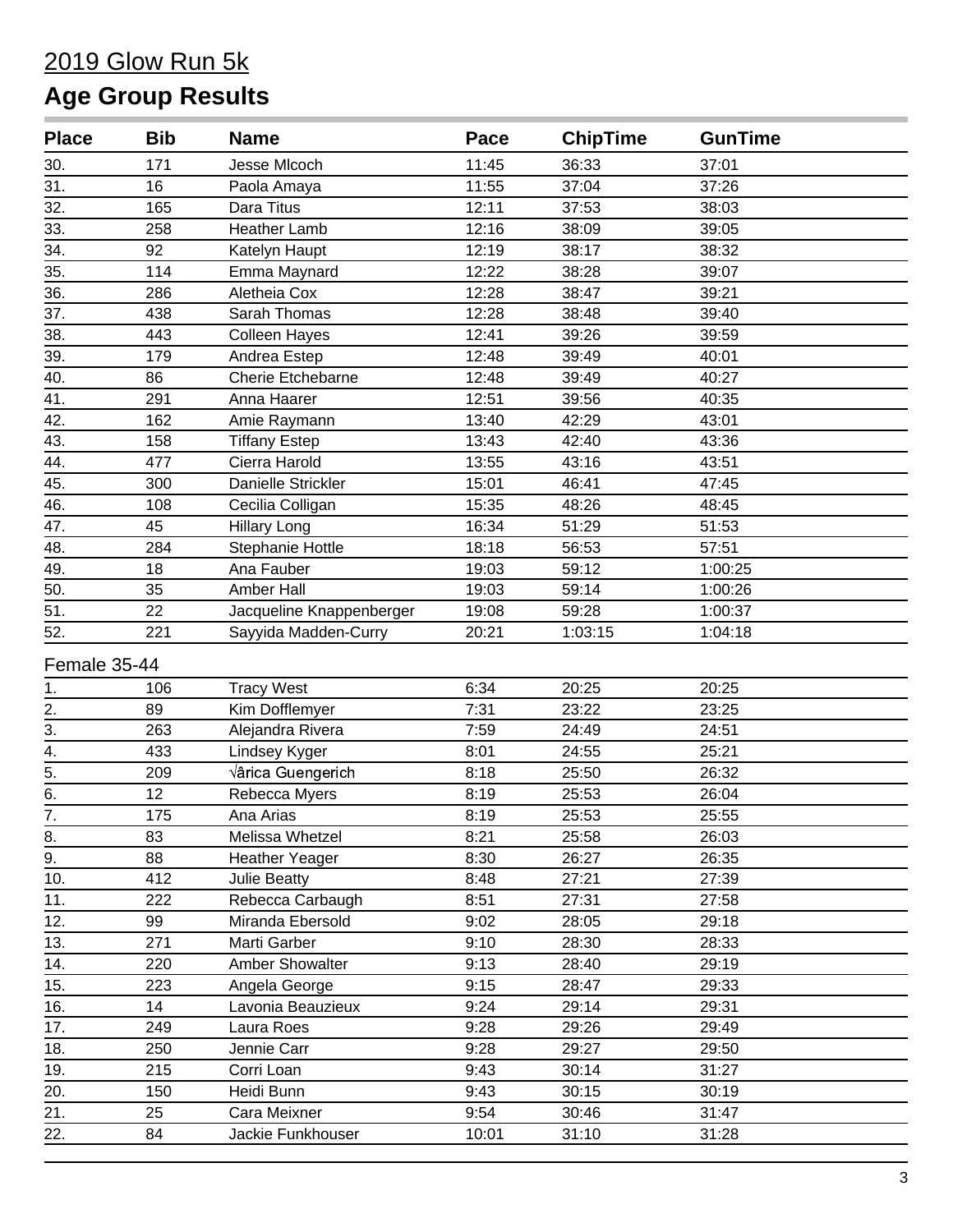| <b>Place</b>       | <b>Bib</b> | <b>Name</b>             | Pace  | <b>ChipTime</b> | <b>GunTime</b> |  |
|--------------------|------------|-------------------------|-------|-----------------|----------------|--|
| 23.                | 24         | Jenny Fox               | 10:09 | 31:34           | 32:08          |  |
| 24.                | 253        | Laurie Morton           | 10:16 | 31:55           | 32:13          |  |
| 25.                | 425        | Ashley Hormel           | 10:17 | 31:59           | 32:58          |  |
| 26.                | 55         | Amy Taylor              | 10:25 | 32:24           | 32:50          |  |
| 27.                | 87         | Jessica Lewellen        | 10:27 | 32:30           | 32:47          |  |
| 28.                | 439        | <b>Brandy Somers</b>    | 10:36 | 32:58           | 33:05          |  |
| 29.                | 11         | <b>Lindsey Sodikoff</b> | 11:00 | 34:14           | 34:23          |  |
| 30.                | 304        | <b>Emily Brown</b>      | 11:03 | 34:21           | 34:59          |  |
| 31.                | 124        | Laura Williams          | 11:06 | 34:32           | 35:19          |  |
| 32.                | 232        | Rebecca Pflugradt       | 11:22 | 35:20           | 38:24          |  |
| 33.                | 138        | Sharla Wenger           | 11:26 | 35:34           | 36:22          |  |
| 34.                | 459        | <b>Jill Lassiter</b>    | 11:30 | 35:47           | 36:49          |  |
| 35.                | 467        | Shelly Klaes-Bawcombe   | 11:31 | 35:50           | 35:56          |  |
| 36.                | 423        | Lara Ressler Horst      | 11:31 | 35:50           | 36:15          |  |
| 37.                | 77         | Jessi Phelps            | 11:39 | 36:14           | 36:58          |  |
| 38.                | 239        | Liz Knight-Suddarth     | 11:46 | 36:35           | 37:08          |  |
| 39.                | 226        | Katie LaPira            | 11:47 | 36:39           | 37:32          |  |
| 40.                | 264        | Melissa Leisen          | 11:49 | 36:46           | 37:12          |  |
| 41.                | 74         | <b>Erin Fairchild</b>   | 12:02 | 37:26           | 38:14          |  |
| 42.                | 420        | Laurie Morrison         | 12:06 | 37:37           | 37:40          |  |
| 43.                | 183        | Kimberly Robinson       | 12:12 | 37:55           | 39:01          |  |
| 44.                | 140        | <b>Whitney Cofer</b>    | 12:17 | 38:12           | 38:55          |  |
| 45.                | 29         | Megan McMunn            | 12:40 | 39:24           | 39:31          |  |
| 46.                | 49         | Pamela Lewis            | 13:01 | 40:30           | 41:13          |  |
| 47.                | 53         | Sarah Domingus          | 13:08 | 40:50           | 41:13          |  |
| 48.                | 397        | <b>Hilary Moore</b>     | 13:22 | 41:34           | 42:41          |  |
| 49.                | 194        | Maile Macbeth           | 13:24 | 41:40           | 42:33          |  |
| 50.                | 305        | <b>Stephanie Sents</b>  | 13:26 | 41:46           | 43:01          |  |
| 51.                | 177        | Lauren Huber            | 13:40 | 42:31           | 42:42          |  |
| 52.                | 154        | Mindy Schwartz          | 13:41 | 42:31           | 42:43          |  |
| 53.                | 406        | Colleen Tennyson        | 14:49 | 46:05           | 46:39          |  |
| $\underline{54}$ . | 275        | Calissa Getz            | 16:18 | 50:42           | 51:27          |  |
| 55.                | 251        | <b>Laurie Deavers</b>   | 16:19 | 50:44           | 51:53          |  |
| 56.                | 1          | Louise Wyatt            | 17:04 | 53:04           | 53:48          |  |
| 57.                | 290        | Allison Chupp           | 17:31 | 54:28           | 55:06          |  |
| 58.                | 205        | Amanda Reid             | 17:49 | 55:25           | 56:10          |  |
| 59.                | 307        | <b>Becky Smoker</b>     | 18:12 | 56:34           | 56:51          |  |
| 60.                | 120        | Melinda Noland          | 18:13 | 56:39           | 57:52          |  |
| 61.                | 90         | Abigail Sloan           | 19:14 | 59:49           | 1:00:42        |  |
| 62.                | 20         | Luci Comer              | 19:16 | 59:54           | 1:00:38        |  |
| 63.                | 95         | Sallie Campbell         | 19:17 | 59:56           | 1:00:40        |  |
| Female 45-54       |            |                         |       |                 |                |  |
| 1.                 | 207        | Elizabeth Helmke        | 7:59  | 24:50           | 24:55          |  |
| 2.                 | 268        | Tina Pangle             | 8:19  | 25:53           | 25:59          |  |
| 3.                 | 444        | Lori Snilowitz          | 8:24  | 26:09           | 26:44          |  |
| 4.                 | 197        | <b>Heather Craddock</b> | 8:32  | 26:32           | 26:49          |  |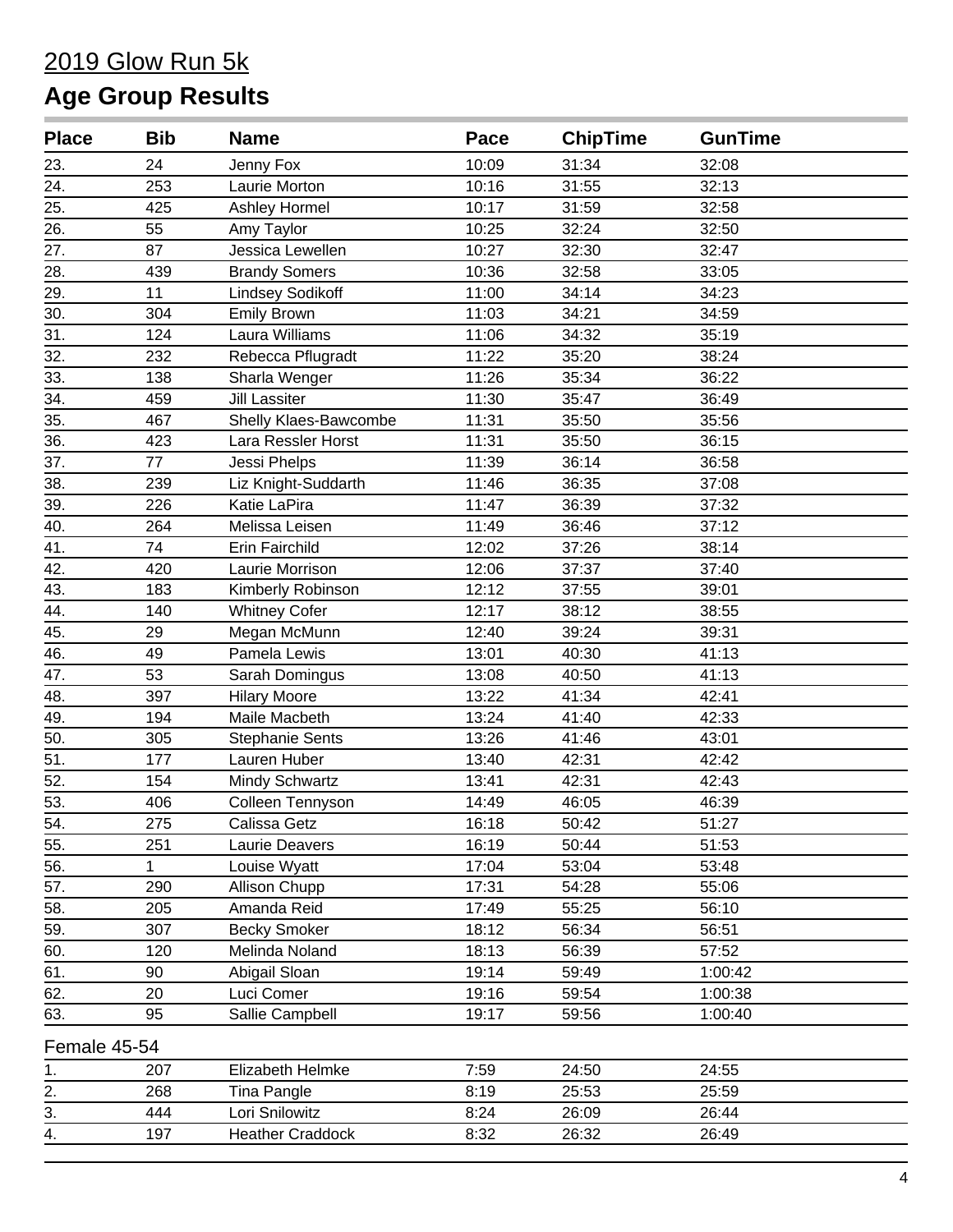| <b>Place</b> | <b>Bib</b> | <b>Name</b>            | Pace  | <b>ChipTime</b> | <b>GunTime</b> |
|--------------|------------|------------------------|-------|-----------------|----------------|
| 5.           | 243        | Gayle Alderfer Fisher  | 9:07  | 28:23           | 28:47          |
| 6.           | 445        | Carrie Thompson        | 9:08  | 28:23           | 28:29          |
| 7.           | 230        | Cindy Rader            | 9:15  | 28:47           | 29:33          |
| 8.           | 100        | Shelby Longenecker     | 9:19  | 29:00           | 29:52          |
| 9.           | 272        | Jana Landes            | 9:54  | 30:48           | 31:03          |
| 10.          | 44         | Melissa Lam            | 9:59  | 31:02           | 31:32          |
| 11.          | 191        | Mari Kyle              | 10:24 | 32:20           | 33:08          |
| 12.          | 394        | Debbie Milby           | 10:32 | 32:46           | 32:55          |
| 13.          | 454        | <b>Beverly Pitzer</b>  | 10:39 | 33:06           | 33:47          |
| 14.          | 107        | Kathryn Morrow         | 10:54 | 33:53           | 34:25          |
| 15.          | 181        | <b>Becky Hess</b>      | 10:58 | 34:05           | 34:51          |
| 16.          | 41         | <b>Becki Miller</b>    | 11:06 | 34:30           | 34:54          |
| 17.          | 449        | Kerri Bradshaw         | 11:13 | 34:52           | 35:23          |
| 18.          | 42         | Dana Neff              | 11:19 | 35:13           | 35:52          |
| 19.          | 80         | <b>Stacey Leitzel</b>  | 11:56 | 37:07           | 37:21          |
| 20.          | 418        | <b>TJ Curran</b>       | 11:57 | 37:10           | 37:45          |
| 21.          | 47         | Sheri Bender           | 12:00 | 37:19           | 37:57          |
| 22.          | 261        | Patrice Ludwig         | 12:09 | 37:46           | 38:22          |
| 23.          | 115        | Barbara Reisner        | 12:31 | 38:56           | 39:43          |
| 24.          | 169        | Terri Yoder            | 13:26 | 41:46           | 42:42          |
| 25.          | 160        | Kelli Zahn             | 13:32 | 42:04           | 42:51          |
| 26.          | 73         | Katherine Knicely      | 13:32 | 42:05           | 42:51          |
| 27.          | 94         | Dolly Lilly            | 13:35 | 42:14           | 43:04          |
| 28.          | 473        | Kazue Torii            | 14:13 | 44:12           | 44:26          |
| 29.          | 217        | Melinda Adams          | 14:16 | 44:22           | 45:15          |
| 30.          | 137        | Athena Cupp            | 14:30 | 45:06           | 45:36          |
| 31.          | 116        | <b>Bobbi Hottinger</b> | 14:31 | 45:07           | 45:36          |
| 32.          | 466        | <b>Cathy Teter</b>     | 14:32 | 45:10           | 45:39          |
| 33.          | 200        | <b>Tam Strickler</b>   | 15:01 | 46:41           | 47:45          |
| 34.          | 139        | Cynthia Shifflett      | 16:20 | 50:46           | 51:52          |
| 35.          | 280        | Kristen Fulton-Wright  | 16:27 | 51:10           | 51:42          |
| 36.          | 260        | Robyn Hill             | 16:40 | 51:50           | 52:41          |
| 37.          | 218        | Kaystyle Madden        | 17:21 | 53:55           | 54:50          |
| 38.          | 187        | <b>MISTY MILLER</b>    | 20:05 | 1:02:27         | 1:03:23        |
| 39.          | 267        | Markita Madden-Puckett | 20:20 | 1:03:13         | 1:04:24        |
| Female 55-64 |            |                        |       |                 |                |
| 1.           | 289        | Lois Gullman           | 8:45  | 27:12           | 27:34          |
| 2.           | 136        | Julie Logan            | 10:12 | 31:45           | 32:48          |
| 3.           | 8          | Rebecca Newcity        | 11:34 | 35:57           | 36:33          |
| 4.           | 241        | Robin Bell             | 13:04 | 40:37           | 40:56          |
| 5.           | 57         | <b>Gail McClintock</b> | 13:32 | 42:04           | 42:51          |
| 6.           | 32         | Izzy Jones             | 16:23 | 50:55           | 51:45          |
| 7.           | 199        | Lisa Sinegra           | 16:40 | 51:50           | 52:40          |
| 8.           | 71         | Rebecca McNeely        | 17:05 | 53:06           | 53:52          |
| Female 65+   |            |                        |       |                 |                |
| 1.           | 391        | Kathy Schwartz         | 9:39  | 30:01           | 30:06          |
|              |            |                        |       |                 |                |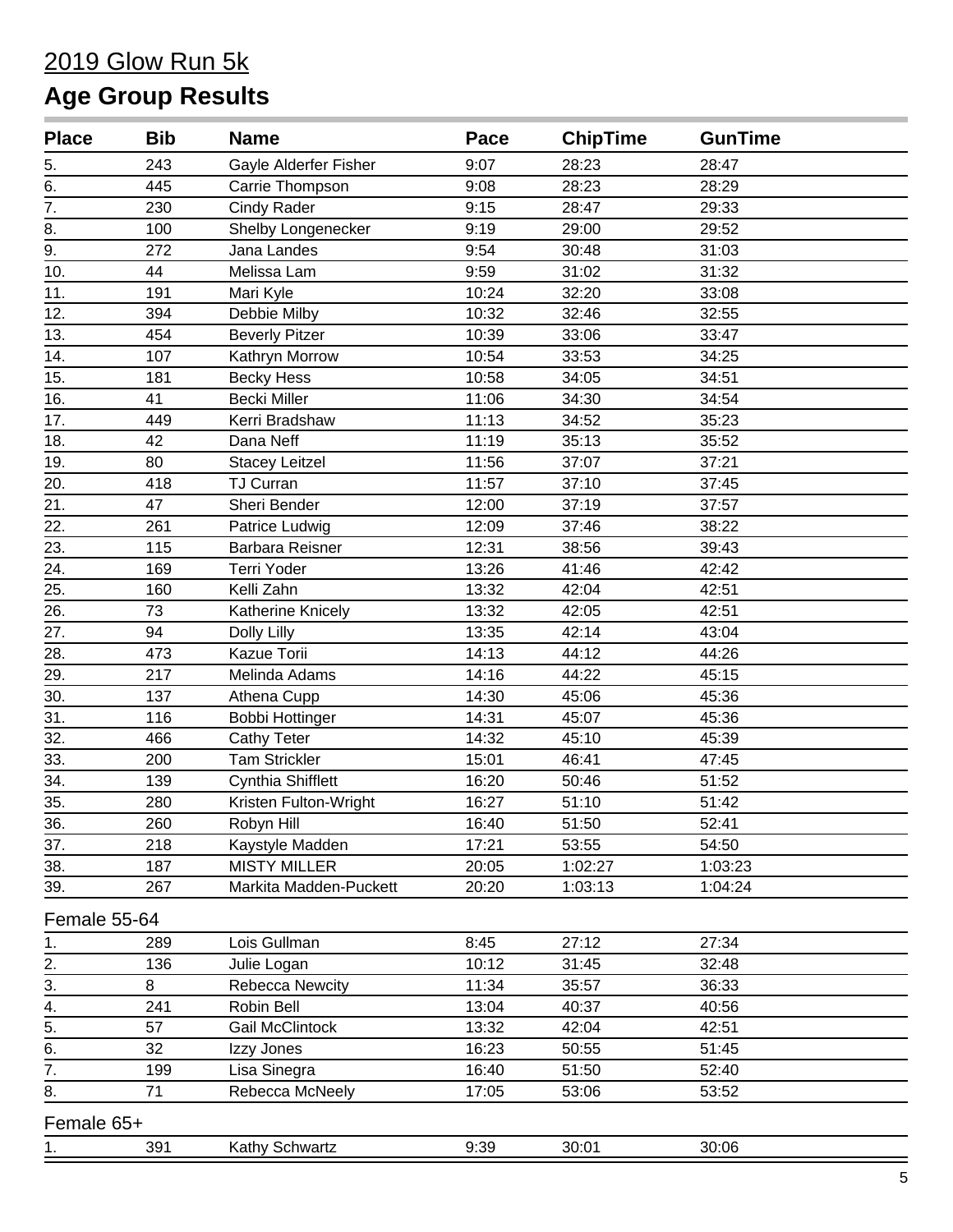| <b>Place</b>     | <b>Bib</b> | <b>Name</b>             | Pace  | <b>ChipTime</b> | <b>GunTime</b> |  |
|------------------|------------|-------------------------|-------|-----------------|----------------|--|
| 2.               | 148        | Mary-Ann Shisler        | 11:33 | 35:56           | 36:45          |  |
| 3.               | 255        | Carolyn Burkholder      | 13:04 | 40:37           | 40:56          |  |
| 4.               | 48         | <b>Esther Nizer</b>     | 13:51 | 43:05           | 43:56          |  |
| 5.               | 256        | Janet Sallah            | 15:45 | 48:57           | 49:18          |  |
| 6.               | 392        | Kathleen Fovargue       | 18:02 | 56:04           | 56:56          |  |
| $\overline{7}$ . | 204        | Mary Atkins             | 18:02 | 56:04           | 56:56          |  |
| Male 12 & Under  |            |                         |       |                 |                |  |
| 1.               | 378        | John Heatwole           | 7:26  | 23:08           | 23:27          |  |
| $\frac{2}{3}$    | 322        | <b>Asher Domingus</b>   | 7:40  | 23:52           | 23:57          |  |
|                  | 371        | Keaton Yoder            | 8:12  | 25:30           | 25:48          |  |
| $\overline{4}$ . | 314        | Cai Johnstone-Yellin    | 8:13  | 25:34           | 25:41          |  |
| $\overline{5}$ . | 384        | <b>Drew Holland</b>     | 8:42  | 27:05           | 27:11          |  |
| 6.               | 331        | Asher Kauffman          | 8:59  | 27:57           | 28:08          |  |
| $\overline{7}$ . | 457        | Otis Bawcombe           | 9:03  | 28:09           | 28:11          |  |
| 8.               | 379        | <b>Cooper Landes</b>    | 9:07  | 28:20           | 28:34          |  |
| 9.               | 431        | <b>Isaac Ranck</b>      | 9:12  | 28:39           | 28:46          |  |
| 10.              | 344        | Nicholas Bunn           | 9:30  | 29:34           | 29:39          |  |
| 11.              | 465        | Jude Lookabill          | 9:40  | 30:05           | 30:44          |  |
| 12.              | 363        | <b>Wendel King</b>      | 9:45  | 30:18           | 30:33          |  |
| 13.              | 355        | jonathan kyle           | 9:50  | 30:35           | 30:38          |  |
| 14.              | 407        | Thomas Tennyson         | 9:51  | 30:38           | 30:45          |  |
| 15.              | 315        | Zevian Johnstone-Yellin | 9:57  | 30:57           | 31:42          |  |
| 16.              | 428        | <b>Wiley Hormel</b>     | 10:03 | 31:16           | 31:56          |  |
| 17.              | 461        | <b>Ethan Lassiter</b>   | 10:04 | 31:19           | 31:59          |  |
| 18.              | 312        | Eli Fox                 | 10:09 | 31:34           | 32:08          |  |
| 19.              | 427        | Calvin Hormel           | 10:16 | 31:57           | 32:57          |  |
| 20.              | 324        | Ben Yoder               | 10:29 | 32:35           | 33:16          |  |
| 21.              | 359        | <b>Griffin Walsh</b>    | 10:56 | 33:59           | 34:30          |  |
| 22.              | 416        | Kyle Rush               | 11:35 | 36:01           | 36:21          |  |
| 23.              | 4          | Sebsatian Wyatt         | 11:49 | 36:44           | 37:27          |  |
| 24.              | 383        | Jackson Comfort         | 12:44 | 39:36           | 39:50          |  |
| 25.              | 400        | Liam Moore              | 13:16 | 41:17           | 42:24          |  |
| 26.              | 399        | Jason Moore             | 13:17 | 41:18           | 42:24          |  |
| 27.              | 463        | <b>Cullen Lassiter</b>  | 15:34 | 48:25           | 48:33          |  |
| 28.              | 464        | <b>Charlie Martens</b>  | 15:35 | 48:27           | 48:34          |  |
| 29.              | 372        | Henry Holtzman          | 16:33 | 51:28           | 51:53          |  |
| 30.              | 361        | <b>Felix Reid</b>       | 17:47 | 55:18           | 56:03          |  |
| 31.              | 351        | <b>DAVID MILLER</b>     | 20:04 | 1:02:22         | 1:03:19        |  |
| Male 13-17       |            |                         |       |                 |                |  |
| 1.               | 381        | Van Fulton-Wright       | 6:25  | 19:58           | 19:59          |  |
| 2.               | 317        | ChristopherJon Hulleman | 6:45  | 21:01           | 21:02          |  |
| 3.               | 456        | Seth Harding            | 6:46  | 21:03           | 21:13          |  |
| 4.               | 455        | Drew Hollar             | 6:46  | 21:04           | 21:13          |  |
| 5.               | 362        | Jack Helmke             | 6:59  | 21:44           | 21:46          |  |
| 6.               | 334        | Owen Tompkins           | 7:06  | 22:05           | 22:10          |  |
| 7.               | 414        | <b>Matthew Rush</b>     | 7:07  | 22:08           | 22:10          |  |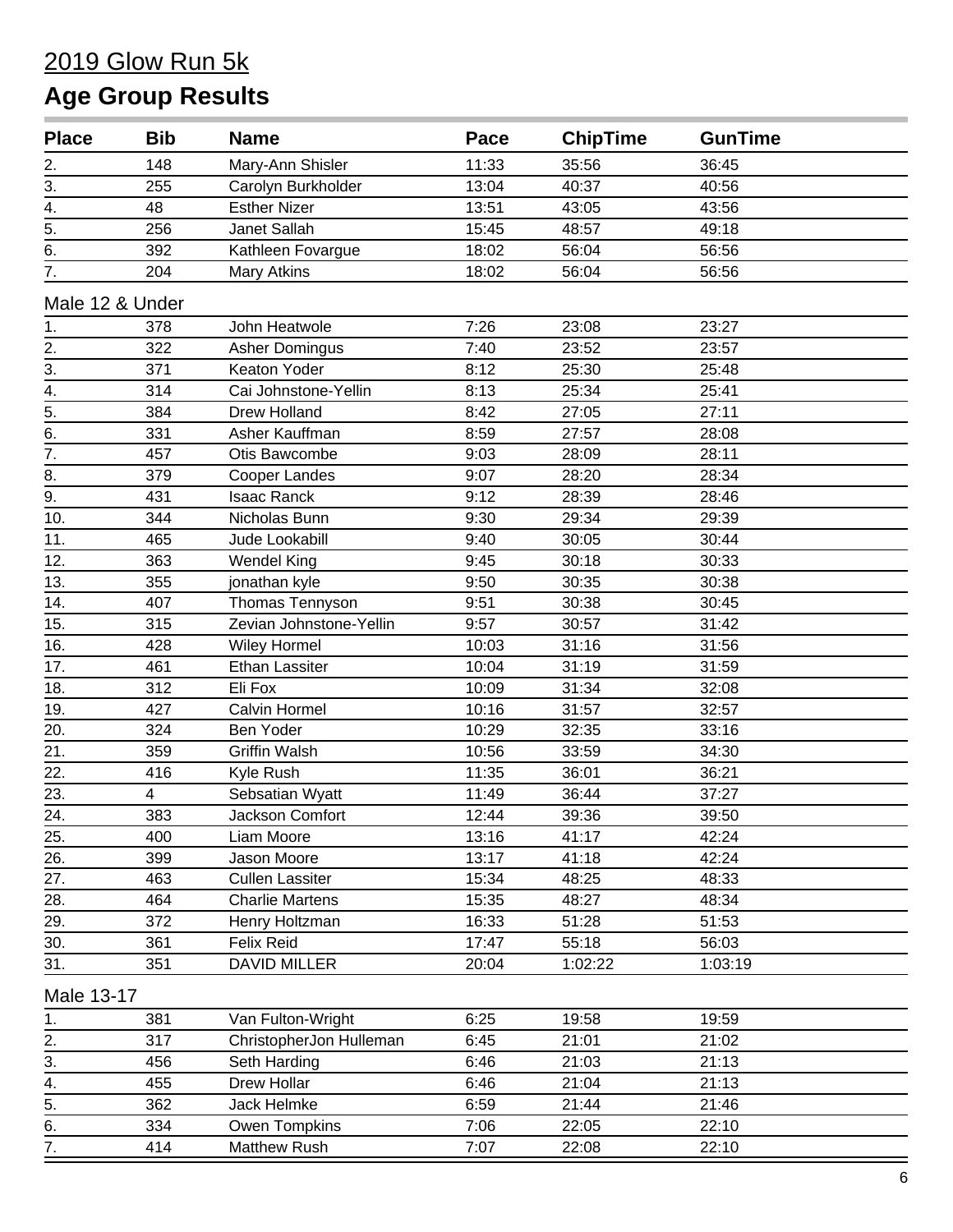| <b>Place</b>      | <b>Bib</b> | <b>Name</b>               | Pace  | <b>ChipTime</b> | <b>GunTime</b> |  |
|-------------------|------------|---------------------------|-------|-----------------|----------------|--|
| 8.                | 342        | Nathaniel Bunn            | 7:07  | 22:08           | 22:13          |  |
| 9.                | 430        | Seth Ranck                | 7:15  | 22:34           | 22:42          |  |
| 10.               | 370        | <b>Tyler Williamson</b>   | 7:19  | 22:47           | 22:48          |  |
| 11.               | 479        | Connor McKnight           | 7:31  | 23:24           | 23:40          |  |
| 12.               | 387        | Kaedon Howley             | 7:36  | 23:39           | 23:41          |  |
| 13.               | 326        | Samuel Stephan            | 7:46  | 24:10           | 24:12          |  |
| 14.               | 313        | <b>Christian Meixner</b>  | 7:48  | 24:18           | 25:14          |  |
| 15.               | 340        | <b>Jack Martin</b>        | 7:51  | 24:27           | 24:35          |  |
| 16.               | 480        | Jeffrey McKnight          | 7:53  | 24:32           | 24:47          |  |
| 17.               | 320        | <b>Hector Neff</b>        | 7:55  | 24:39           | 24:40          |  |
| 18.               | 365        | Silas King                | 8:05  | 25:08           | 25:25          |  |
| 19.               | 332        | lan Yoder                 | 8:06  | 25:13           | 25:32          |  |
| 20.               | 411        | Aidan Perkins             | 8:36  | 26:45           | 27:11          |  |
| 21.               | 15         | Jaimere Beauzieux         | 8:39  | 26:54           | 27:10          |  |
| 22.               | 319        | <b>Cory Neff</b>          | 8:53  | 27:39           | 27:43          |  |
| 23.               | 471        | Shisui Torii              | 9:07  | 28:20           | 28:31          |  |
| 24.               | 353        | William Kyle              | 9:20  | 29:02           | 29:05          |  |
| 25.               | 409        | <b>Sid Tandel</b>         | 9:47  | 30:24           | 30:50          |  |
| 26.               | 316        | Calvin Hulleman           | 10:14 | 31:49           | 32:04          |  |
| 27.               | 357        | Nolan Banks               | 10:24 | 32:20           | 32:35          |  |
| 28.               | 382        | Kayden Hottle-Madden      | 10:48 | 33:35           | 34:34          |  |
| 29.               | 356        | Geo Banks                 | 11:19 | 35:12           | 35:23          |  |
| 30.               | 380        | <b>Tyson Landes</b>       | 12:01 | 37:23           | 37:40          |  |
| 31.               | 377        | James Madden              | 12:27 | 38:42           | 39:45          |  |
| 32.               | 389        | Sean Fowler               | 13:13 | 41:05           | 41:32          |  |
| 33.               | 333        | <b>Tanner Smith</b>       | 13:22 | 41:33           | 42:03          |  |
| Male 18-24        |            |                           |       |                 |                |  |
| 1.                | 34         | Alex Hulleman             | 5:41  | 17:40           | 17:41          |  |
| 2.                | 310        | Daniel Sinegra            | 5:54  | 18:22           | 18:23          |  |
| $\overline{3}$ .  | 102        | Collin Longenecker        | 6:14  | 19:24           | 19:42          |  |
| $\overline{4}$ .  | 13         | Jonathan Layman           | 6:19  | 19:39           | 19:40          |  |
| 5.                | 103        | <b>Taylor Longenecker</b> | 6:43  | 20:55           | 21:13          |  |
| 6.                | 417        | Gabriel Chapman           | 6:58  | 21:41           | 21:42          |  |
| $\overline{7}$ .  | 110        | Hunter Smith              | 7:44  | 24:03           | 24:05          |  |
| 8.                | 26         | <b>Chris Meixner</b>      | 7:45  | 24:08           | 24:12          |  |
| 9.                | 129        | Jack OBrien               | 7:57  | 24:43           | 25:26          |  |
| 10.               | 448        | Eli Norman                | 8:09  | 25:20           | 25:49          |  |
| 11.               | 446        | Caleb Thompson            | 8:15  | 25:39           | 25:44          |  |
| 12.               | 451        | Cameron Baker             | 8:19  | 25:52           | 26:39          |  |
| 13.               | 292        | Ryan Nixon                | 8:25  | 26:12           | 26:32          |  |
| $\overline{14}$ . | 403        | Ben Slobodin              | 9:02  | 28:07           | 28:44          |  |
| 15.               | 56         | Jeffrey Bayne             | 9:43  | 30:14           | 30:41          |  |
| 16.               | 293        | Kevin Nixon               | 10:08 | 31:30           | 31:54          |  |
| Male 25-34        |            |                           |       |                 |                |  |
| 1.                | 19         | <b>Stanley Peyton</b>     | 5:24  | 16:48           | 16:48          |  |
| 2.                | 17         | <b>Robert Heitz</b>       | 5:44  | 17:50           | 17:52          |  |
|                   |            |                           |       |                 |                |  |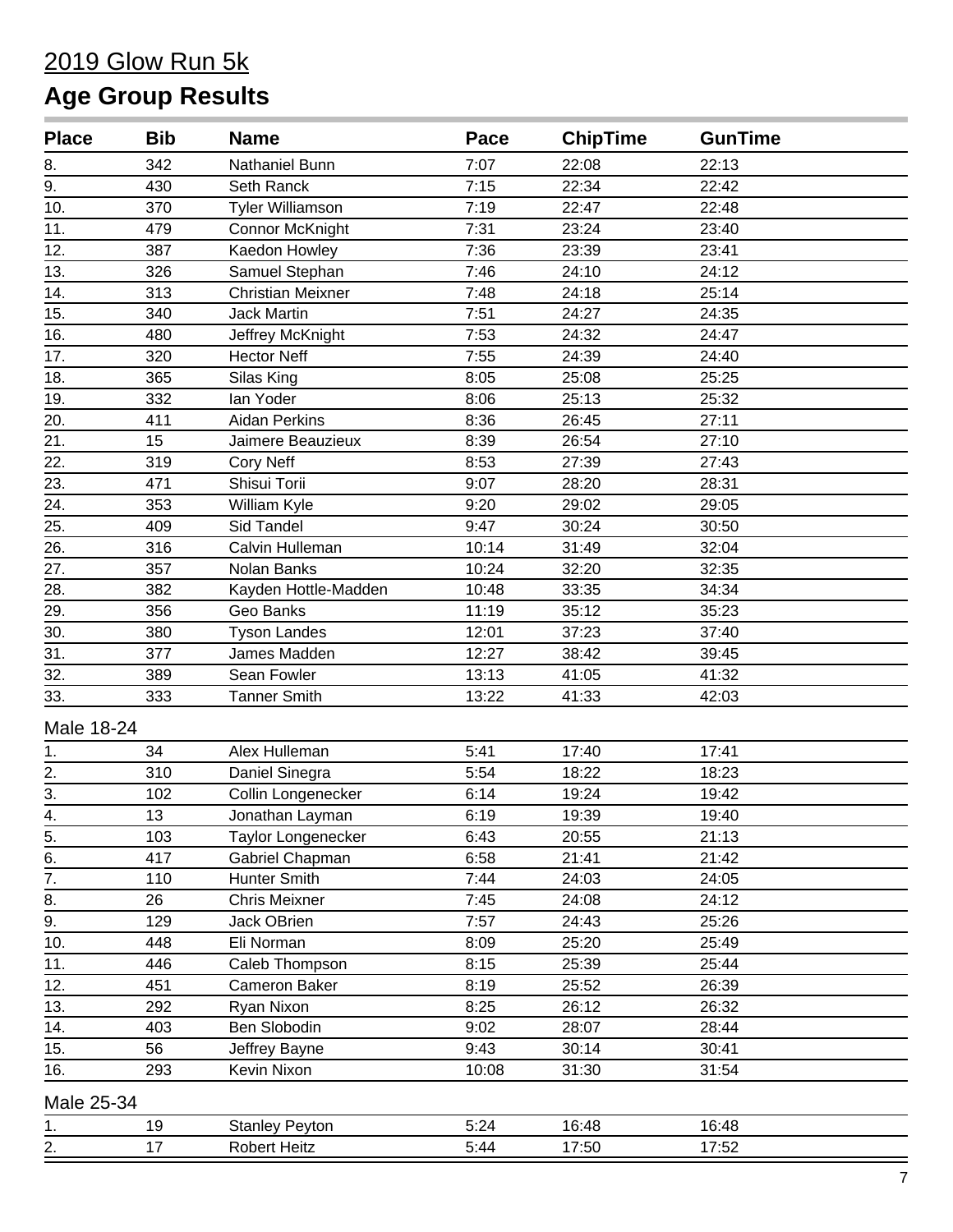| <b>Place</b>      | <b>Bib</b> | <b>Name</b>              | Pace  | <b>ChipTime</b> | <b>GunTime</b> |  |
|-------------------|------------|--------------------------|-------|-----------------|----------------|--|
| 3.                | 126        | Michael Yoder            | 6:29  | 20:11           | 20:13          |  |
| 4.                | 125        | <b>Walter Canter</b>     | 6:35  | 20:29           | 20:33          |  |
| 5.                | 128        | <b>William Canter</b>    | 7:01  | 21:49           | 21:52          |  |
| $\overline{6}$ .  | 193        | David Hudson             | 7:05  | 22:03           | 22:05          |  |
| $\overline{7}$ .  | 270        | <b>Brian Thomas</b>      | 7:22  | 22:54           | 23:14          |  |
| 8.                | 195        | Jason Ropp               | 7:35  | 23:36           | 24:03          |  |
| 9.                | 296        | <b>Garrett Morris</b>    | 7:55  | 24:38           | 25:17          |  |
| 10.               | 196        | <b>JEREMIAH BRINKLEY</b> | 8:04  | 25:06           | 25:19          |  |
| 11.               | 164        | Eric King                | 8:25  | 26:10           | 26:36          |  |
| 12.               | 133        | James Pascarella         | 8:28  | 26:19           | 26:51          |  |
| 13.               | 410        | Andy Grabau              | 8:28  | 26:21           | 26:52          |  |
| 14.               | 60         | Sam Swartzendruber       | 8:38  | 26:52           | 27:19          |  |
| 15.               | 246        | Jason Fike               | 8:41  | 27:01           | 27:44          |  |
| 16.               | 51         | Cameron Straughn         | 8:56  | 27:46           | 27:58          |  |
| 17.               | 112        | Cody Troyer              | 9:08  | 28:25           | 29:01          |  |
| 18.               | 145        | John Martin              | 9:15  | 28:47           | 29:08          |  |
| 19.               | 72         | Charles Bowman           | 9:22  | 29:07           | 29:24          |  |
| 20.               | 282        | Bo Bennett               | 9:22  | 29:10           | 30:03          |  |
| 21.               | 233        | Jason Young              | 9:24  | 29:16           | 29:59          |  |
| 22.               | 234        | <b>Austin Young</b>      | 9:25  | 29:16           | 29:59          |  |
| 23.               | 229        | <b>Cameron Spiece</b>    | 9:26  | 29:21           | 30:03          |  |
| $\overline{24}$ . | 219        | William Thomas           | 10:26 | 32:28           | 33:09          |  |
| 25.               | 40         | Chiedo John              | 10:47 | 33:31           | 34:21          |  |
| 26.               | 63         | <b>Brian Woods</b>       | 11:21 | 35:18           | 35:32          |  |
| 27.               | 173        | Josiah Slaydon           | 11:45 | 36:33           | 37:01          |  |
| 28.               | 93         | <b>Luke Shiflett</b>     | 12:19 | 38:18           | 38:32          |  |
| 29.               | 66         | Ben Colligan             | 15:34 | 48:25           | 48:45          |  |
| 30.               | 203        | Mitchell Wilson          | 16:15 | 50:31           | 51:39          |  |
| 31.               | 36         | <b>Wesley Hall</b>       | 19:02 | 59:12           | 1:00:22        |  |
| Male 35-44        |            |                          |       |                 |                |  |
| 1.                | 85         | Aaron Kauffman           | 6:23  | 19:52           | 19:52          |  |
|                   | 127        | <b>Troy Argenbright</b>  | 7:02  | 21:54           | 21:57          |  |
| $\frac{2}{3}$ .   | 198        | <b>Scott Rogers</b>      | 7:23  | 22:57           | 23:06          |  |
| 4.                | 405        | Steven Tennyson          | 7:28  | 23:15           | 23:22          |  |
| $\overline{5}$ .  | 54         | Jeff Domingus            | 7:40  | 23:53           | 23:57          |  |
| $\overline{6}$ .  | 98         | <b>Chance Ebersold</b>   | 7:45  | 24:06           | 25:19          |  |
| $\overline{7}$ .  | 46         | Daryl Bender             | 7:50  | 24:21           | 24:52          |  |
| 8.                | 149        | Michael Martin           | 7:51  | 24:26           | 24:35          |  |
| 9.                | 432        | <b>Travis Kyger</b>      | 7:52  | 24:28           | 24:53          |  |
| 10.               | 283        | Sean Clifford            | 8:01  | 24:56           | 25:01          |  |
| 11.               | 190        | <b>Jason States</b>      | 8:13  | 25:33           | 25:47          |  |
| 12.               | 50         | <b>Edward Savoy</b>      | 8:19  | 25:51           | 26:35          |  |
| 13.               | 297        | Steven Kegley            | 8:24  | 26:07           | 26:20          |  |
| 14.               | 213        | David Glazer             | 8:26  | 26:13           | 26:46          |  |
| 15.               | 210        | John Guengerich          | 8:28  | 26:20           | 27:02          |  |
| 16.               | 287        | Keith Holland            | 8:42  | 27:05           | 27:12          |  |
|                   |            |                          |       |                 |                |  |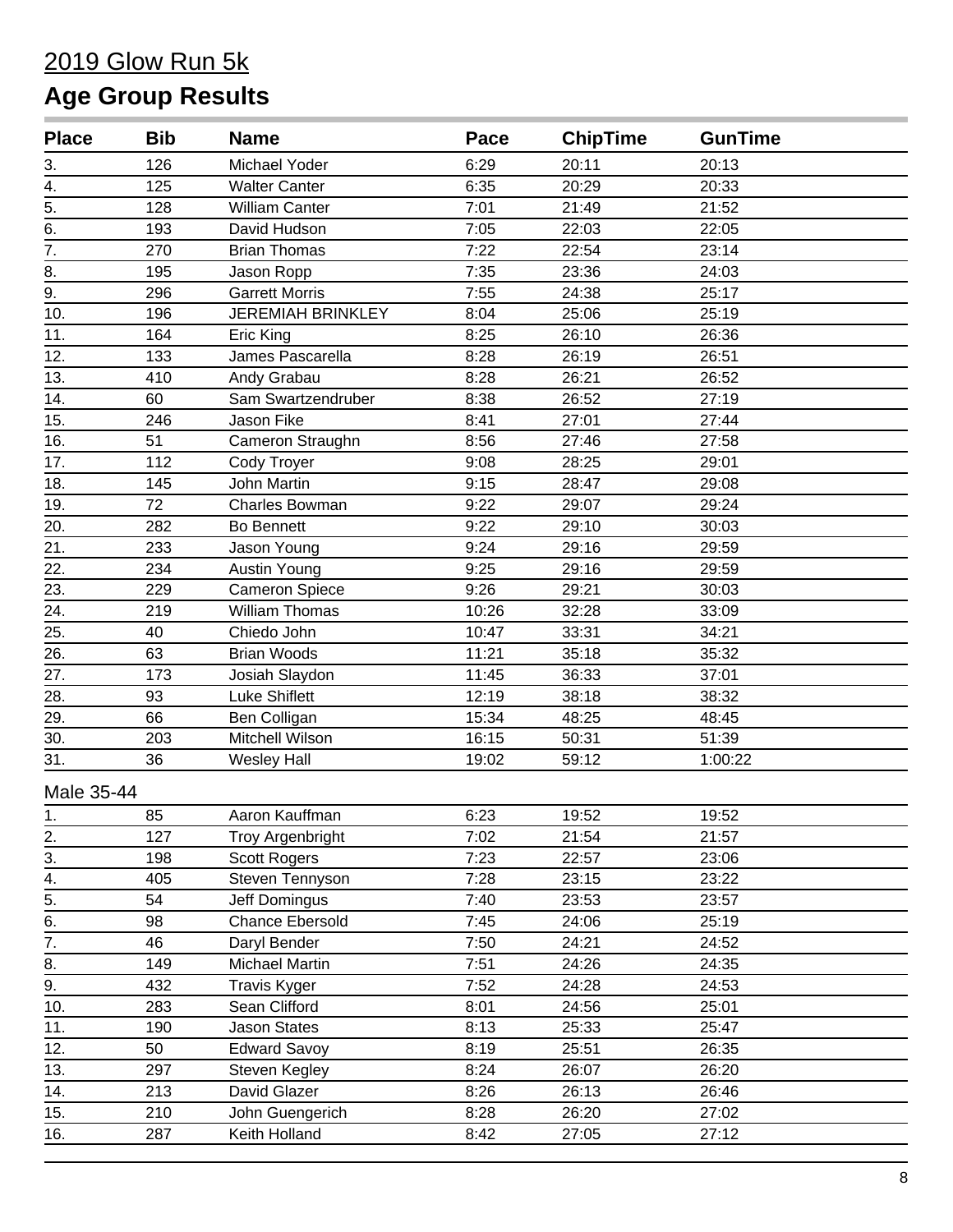| <b>Place</b>     | <b>Bib</b>     | <b>Name</b>           | Pace  | <b>ChipTime</b> | <b>GunTime</b> |  |
|------------------|----------------|-----------------------|-------|-----------------|----------------|--|
| 17.              | 178            | <b>Clark Ritchie</b>  | 8:45  | 27:13           | 27:35          |  |
| 18.              | 163            | <b>Anthony Bess</b>   | 8:56  | 27:48           | 28:35          |  |
| 19.              | 311            | Gioacchino Russo      | 9:06  | 28:19           | 28:25          |  |
| 20.              | 174            | <b>Phillip Nisly</b>  | 9:09  | 28:27           | 28:30          |  |
| 21.              | 302            | Michael Weldon        | 9:10  | 28:31           | 28:44          |  |
| 22.              | 424            | <b>Justin Hormel</b>  | 9:15  | 28:45           | 29:48          |  |
| 23.              | 152            | James Carter          | 9:28  | 29:27           | 29:58          |  |
| 24.              | 214            | <b>Travis Loan</b>    | 9:43  | 30:12           | 31:27          |  |
| 25.              | 38             | <b>Bill Hill</b>      | 10:15 | 31:52           | 32:07          |  |
| 26.              | 65             | Alex Yoder            | 10:29 | 32:37           | 33:18          |  |
| 27.              | 96             | <b>Justin Banks</b>   | 10:31 | 32:44           | 33:27          |  |
| 28.              | 419            | Patrick Divver        | 10:33 | 32:50           | 33:25          |  |
| 29.              | 299            | <b>Tim Howley</b>     | 10:49 | 33:38           | 34:01          |  |
| 30.              | 201            | <b>Brad Walsh</b>     | 10:55 | 33:58           | 34:30          |  |
| 31.              | 186            | Dana Lehman           | 10:59 | 34:10           | 34:52          |  |
| 32.              | 117            | <b>BRENT MILLER</b>   | 11:05 | 34:29           | 34:49          |  |
| 33.              | 123            | <b>Peter Williams</b> | 11:06 | 34:33           | 35:19          |  |
| 34.              | 225            | Jeffrey Simmons       | 11:12 | 34:51           | 35:11          |  |
| 35.              | 240            | <b>Brian Suddarth</b> | 11:46 | 36:34           | 37:08          |  |
| 36.              | $\overline{2}$ | Donny Wyatt           | 11:49 | 36:44           | 37:27          |  |
| 37.              | 206            | Jeff Reid             | 12:00 | 37:19           | 37:47          |  |
| 38.              | 143            | Josh Shull            | 12:07 | 37:40           | 38:21          |  |
| 39.              | 259            | <b>Travis Lamb</b>    | 12:11 | 37:54           | 38:49          |  |
| 40.              | 182            | Daniel Robinson       | 12:13 | 38:00           | 39:05          |  |
| 41.              | 155            | Matthew Schwartz      | 13:19 | 41:23           | 41:36          |  |
| 42.              | 398            | Jason Moore           | 13:24 | 41:40           | 42:47          |  |
| 43.              | 476            | Josh Harold           | 13:36 | 42:16           | 42:29          |  |
| 44.              | 216            | John Scherpereel      | 15:15 | 47:25           | 48:20          |  |
| 45.              | 460            | Justin Lassiter       | 15:36 | 48:29           | 48:37          |  |
| 46.              | 244            | Rance Bauman          | 16:39 | 51:45           | 52:43          |  |
| 47.              | 285            | Shahee Madden         | 17:17 | 53:43           | 54:40          |  |
| 48.              | 119            | Aaron Noland          | 18:13 | 56:38           | 57:53          |  |
| 49.              | 91             | Shawn Sloan           | 19:14 | 59:48           | 1:00:42        |  |
| Male 45-54       |                |                       |       |                 |                |  |
| 1.               | 67             | Adam Blagg            | 7:18  | 22:42           | 22:46          |  |
| 2.               | 481            | Rudmin John           | 7:49  | 24:20           | 24:47          |  |
| 3.               | 269            | <b>Stacy Pangle</b>   | 8:05  | 25:08           | 25:19          |  |
| 4.               | 237            | Dusty Williamson      | 8:28  | 26:20           | 26:41          |  |
| $\overline{5}$ . | 276            | <b>Bill Rhodes</b>    | 8:44  | 27:10           | 27:16          |  |
| 6.               | 184            | George Lyle           | 9:05  | 28:14           | 28:20          |  |
| 7.               | 101            | Kevin Longenecker     | 9:20  | 29:00           | 29:52          |  |
| 8.               | 151            | Norris Bunn           | 9:23  | 29:10           | 29:15          |  |
| 9.               | 208            | Jarod Ryan King       | 9:45  | 30:21           | 30:36          |  |
| 10.              | 27             | Dan Spitzner          | 9:54  | 30:47           | 31:47          |  |
| 11.              | 306            | <b>Brian Smoker</b>   | 10:01 | 31:10           | 31:26          |  |
| 12.              | 70             | Lee McNeely           | 10:04 | 31:19           | 31:23          |  |
|                  |                |                       |       |                 |                |  |